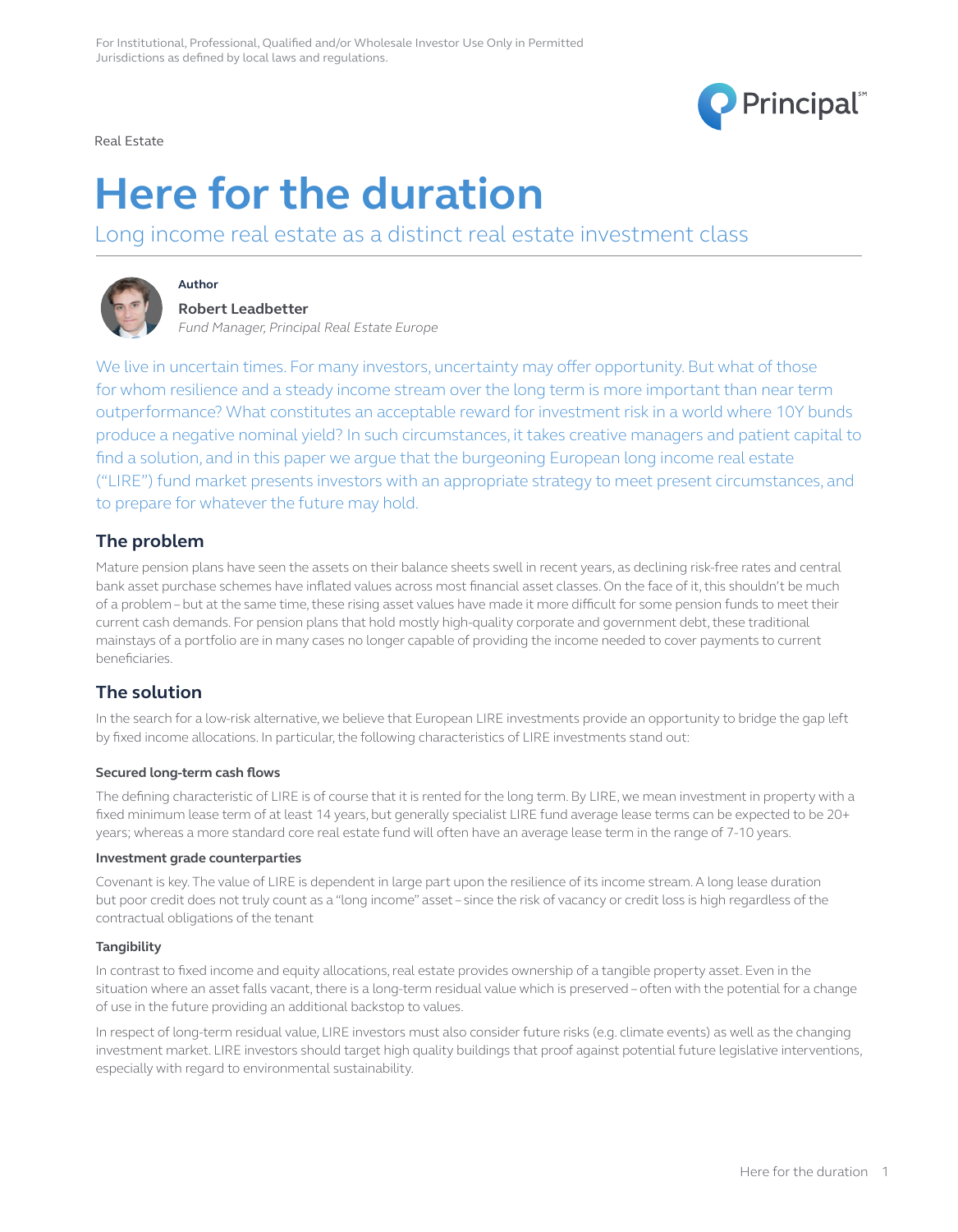#### **Yield premium (inflation-linked)**

Even though yields have fallen across property markets in recent years, they have not kept pace with falling bond yields. As a result, European prime real estate now enjoys a healthier spread over nominal government bond yields than ever before, at approximately 300-350 bps. LIRE rents are also typically indexed to Consumer Price Inflation ("CPI"), and so arguably the more appropriate comparison is against real government bond yields, in which case the spread is even more generous, providing an additional approximate 100 basis points of income return.

#### **Exhibit 1:** Prime real estate currently provides an uprecedented spread over government debt



**Spreads** (Prime office vs government 10Y)

Source: Property Funds Research, Marcrobond, April 2021

## **Cometh the hour**

2

For the following reasons we believe the present moment is particularly appropriate for the growing European LIRE fund market.

Our base case assumption is that continued monetary easing will unlock pent-up corporate and consumer demand and drive near term economic growth. This has the potential to prove an opportune moment for investors in real estate in general, who would benefit from strengthening occupier demand while still enjoying a historic yield premium against other asset classes. Further, we believe that over the medium term, government and corporate bond yields are likely to stay low and LIRE investments will continue to provide relatively attractive risk-adjusted returns. 1

Investors today are faced with inflationary uncertainty. There are risks on the upside as central banks indicate that they will tolerate some above-target inflation while the recovery takes hold; but equally deflationary risks pertain as the full damage of the pandemic becomes clear and the potential for new variants and lockdowns persists. Against this backdrop, an investment which provides exposure to CPI through long term contracted rental income is attractive, and even more so given that LIRE lease contracts often also include a collar and cap, limiting exposure to deflation.

The LIRE fund market in Europe is still at an early stage. There has been a perception among real estate investors that long-term lease contracts are unattainable in most European occupier markets. Although they are rare when compared to the UK market, opportunity abounds. LIRE funds will often target sale-and-leaseback transactions as a large portion of the property that they will source. Given the European owner-occupied commercial real estate market is estimated to be 13 times larger than in the UK, the investment universe is huge. The trick, of course, is being able to access this deep potential market – and this is another reason why the moment is opportune: large corporate occupiers do not necessarily wish to be investors in real estate, especially at a time when many companies are beginning to understand the level of capital expenditure required to meet the growing efficiency, sustainability and wellness demands being made of modern workplaces. Capital that can bear the up-front demands of building and refurbishing high quality real estate will be rewarded by an occupier who is committed to the building, and who has realised proceeds for productive reinvestment in their own businesses. 3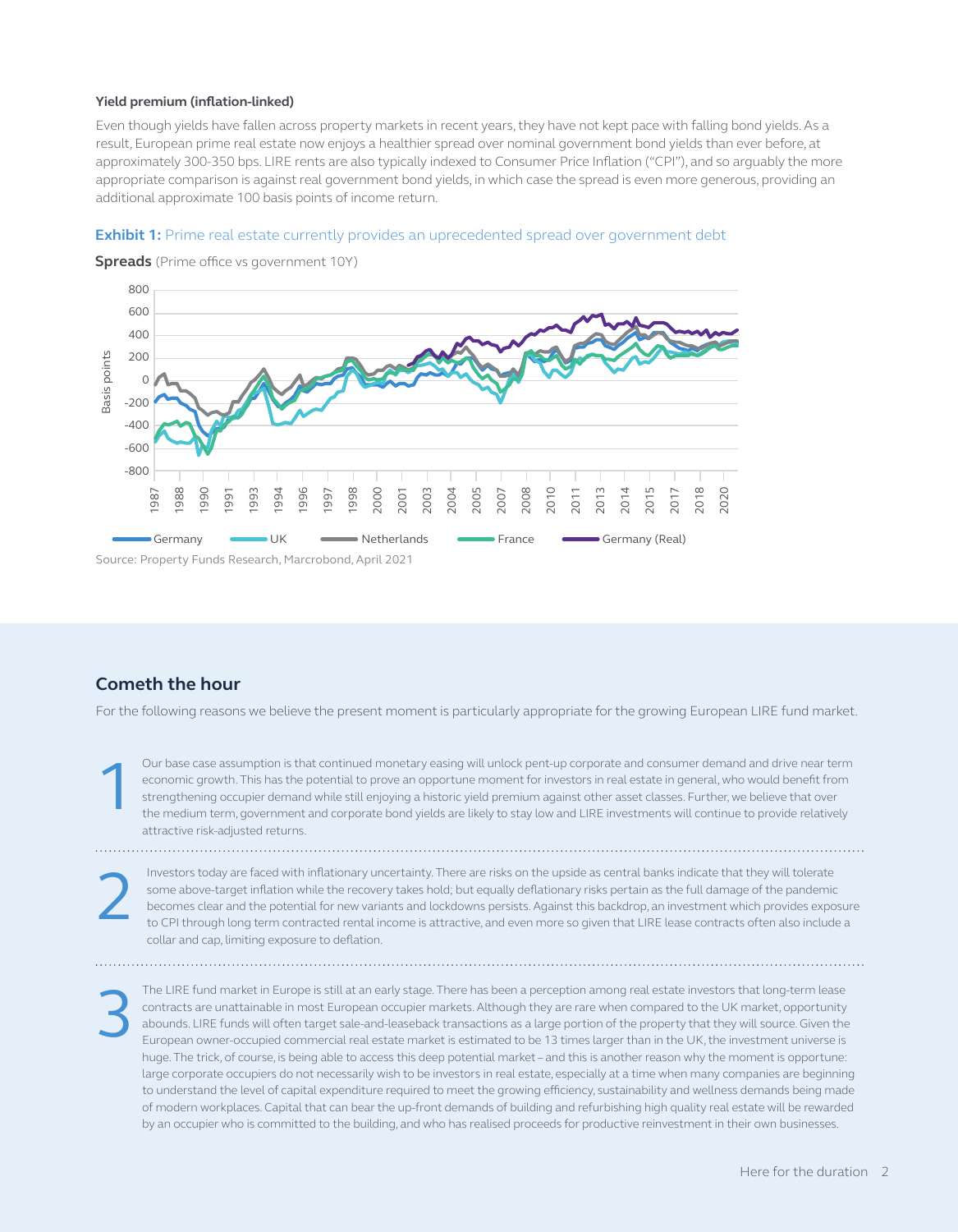#### **Exhibit 2:** The European LIRE market has the potential to dwarf that of the UK

#### **Owner-occupied vs rented commercial stock**



#### **Total UK and European estimated commercial real estate stock**



Source: Savills, MSCI, Blackrock, Property Industry Alliance, Principal Real Estate Europe, IPE. All data as of 2017.

## **Summary**

The most important feature of the European LIRE strategy remains its potential for resilience and securing a steady income stream backed by strong credit, rather than its capacity for growth. Even if rates and yields begin to rise in the future, the current spread provides significant headroom before LIRE yields are likely to follow suit. For defined benefit pension schemes following a liability matching strategy, future rate rises come with a corresponding increase in the discount rate applied to liabilities, and so this risk is tolerable in any case. Above all, real estate remains a tangible asset, with the potential for long term capital preservation and even enhancement, as long as the property is wisely selected.

In the meantime, investors ready to withstand the illiquidity of LIRE can benefit from long term inflation-linked cash flows with highly credible counterparties – and all at a highly attractive yield premium.